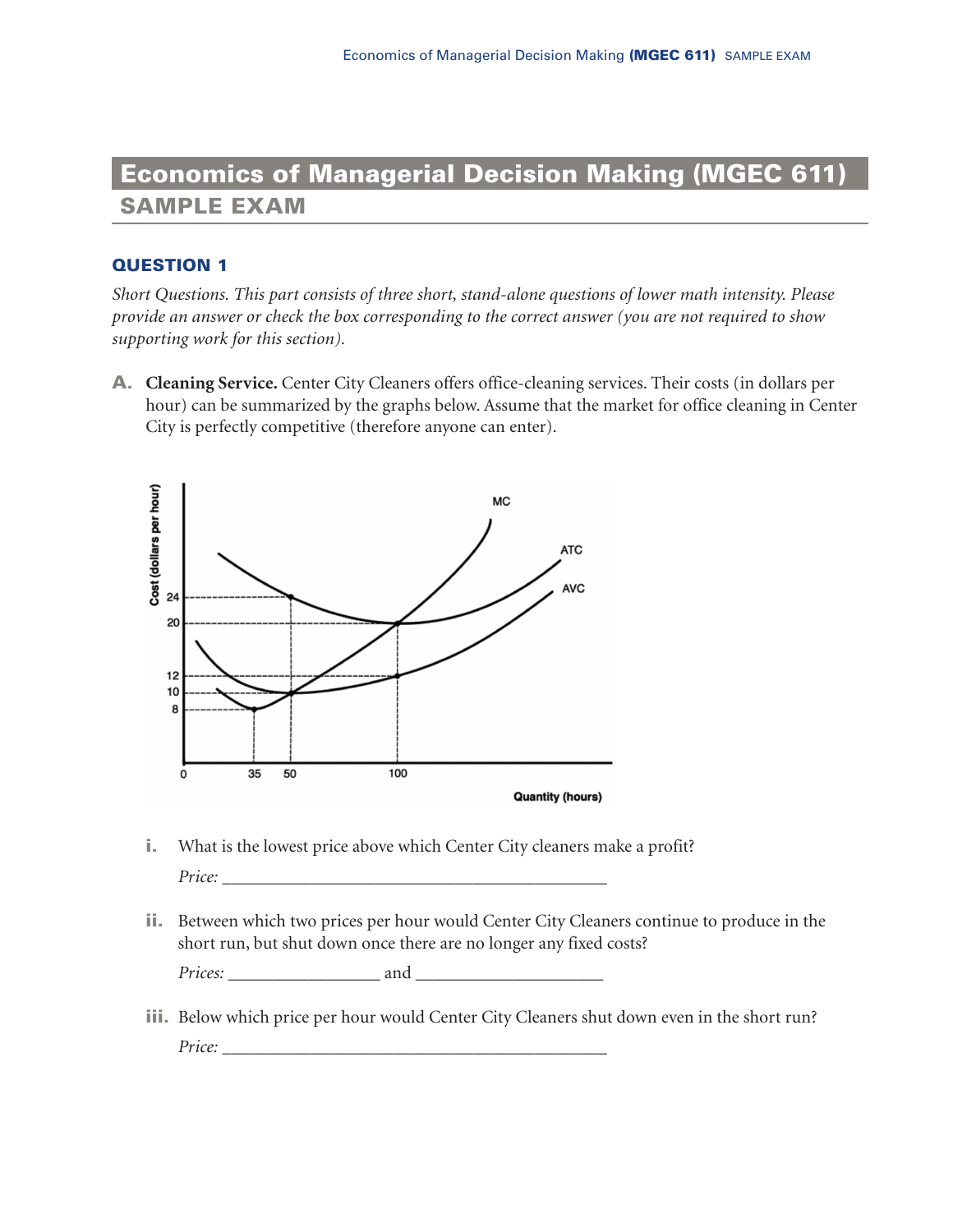**B. Electricity.** A recent government study finds that the production of electricity causes a negative externality of \$0.10 per kilowatt hour (increased levels of acid rain reduce public health and destroy local crops). This is depicted in the graph below.



- **i.** In general, if a good imposes a negative externality on society, *\_\_\_\_\_* will be produced in the absence of intervention. If a good imposes a positive externality on society, *\_\_\_\_\_* will be produced in the absence of intervention.
	- Too much; too much *\_\_\_\_\_*
	- Too much; too little *\_\_\_\_\_*
	- Too little; too much *\_\_\_\_\_*
	- Too little; too little *\_\_\_\_\_*
- **ii.** Write the social welfare (or surplus) generated by this market with no intervention in terms of the labeled regions on the graph above (For example, A+B): *Social Welfare:* \_\_\_\_\_\_\_\_\_\_\_\_\_\_\_\_\_\_\_\_\_\_\_\_\_\_\_\_\_\_\_\_\_\_\_\_
- **iii.** What would be the optimal tax per kilowatt hour for the government to levy? *Tax:* \_\_\_\_\_\_\_\_\_\_\_\_\_\_\_\_\_\_\_\_\_\_\_\_\_\_\_\_\_\_\_\_\_\_\_\_\_\_\_\_\_\_\_\_
- **iv.** Write the social welfare (or surplus) generated by this market if the optimal tax were levied in terms of the labeled regions.

*Social Welfare:* \_\_\_\_\_\_\_\_\_\_\_\_\_\_\_\_\_\_\_\_\_\_\_\_\_\_\_\_\_\_\_\_\_\_\_\_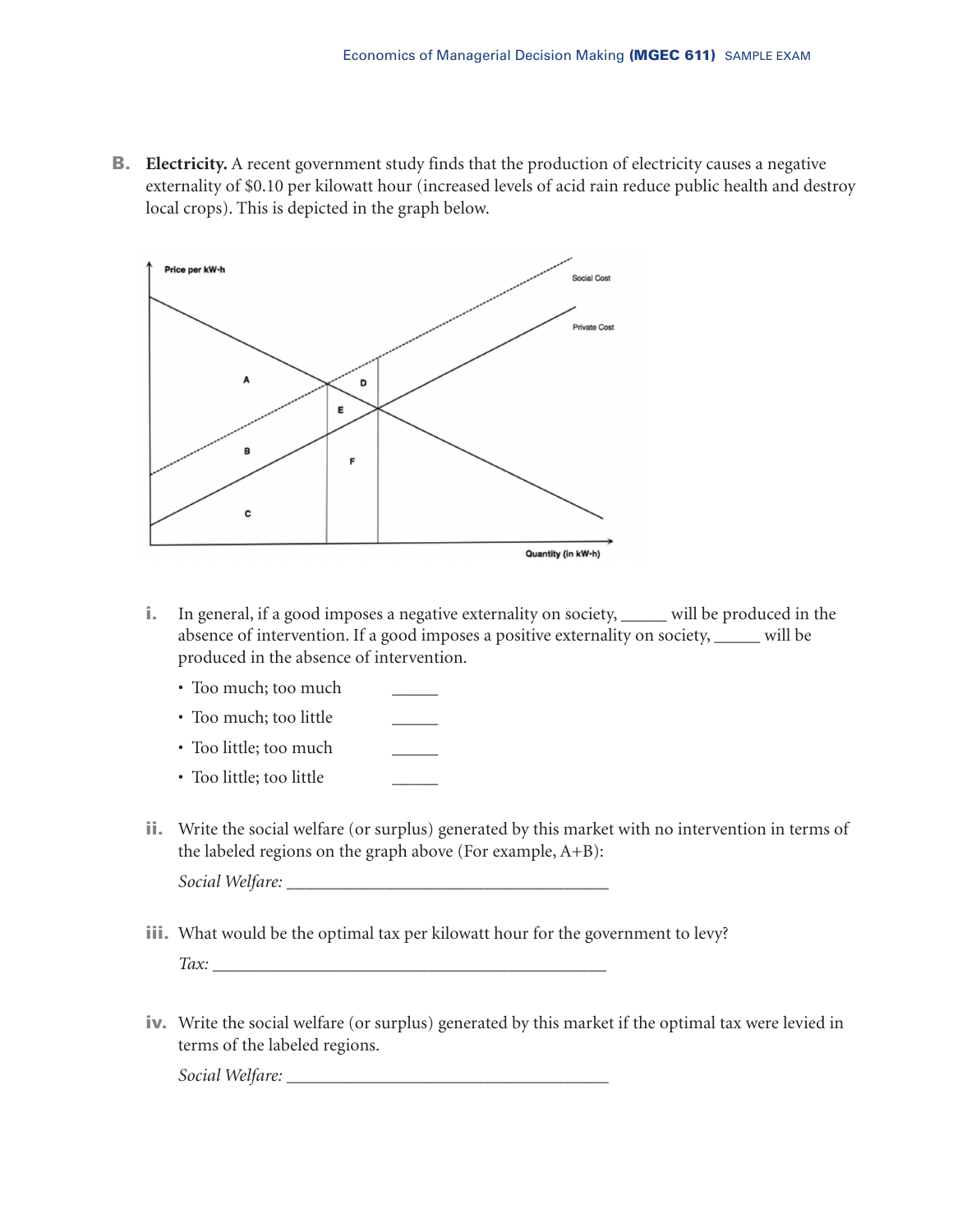### **C. Auctions**

**i.** For each of the following auction types, indicate whether someone making an optimal bid decides to "shade" (i.e. bid lower than their perceived valuation).

Private Value Second-price Sealed Bid Auction

\_\_\_\_\_ Shade

\_\_\_\_\_ Don't Shade

Common Value Second-price Sealed Bid Auction

\_\_\_\_\_ Shade

- Don't Shade
- **ii.** If an auctioneer is choosing a format for a sealed-bid auction, and the same number of bidders will enter no matter the format, which one will have higher expected revenue?

\_\_\_\_\_ First price

\_\_\_\_\_ Second price

\_\_\_\_\_ They will be the same

**iii.** You are entering a first-priced, sealed bid auction for pay-per-click advertising. You have some estimates on the probability of winning at each bid (represented as a payment per click) based on past auctions. You value each click at \$0.70. Use the table below to select the optimal bid.

| Optimal? | Bid (per click payment) | Probability of winning |
|----------|-------------------------|------------------------|
|          | \$0.75                  | 100%                   |
|          | \$0.70                  | 90%                    |
|          | \$0.65                  | 70%                    |
|          | \$0.55                  | 40%                    |
|          | \$0.50                  | 10%                    |
|          | \$0.45                  | $0\%$                  |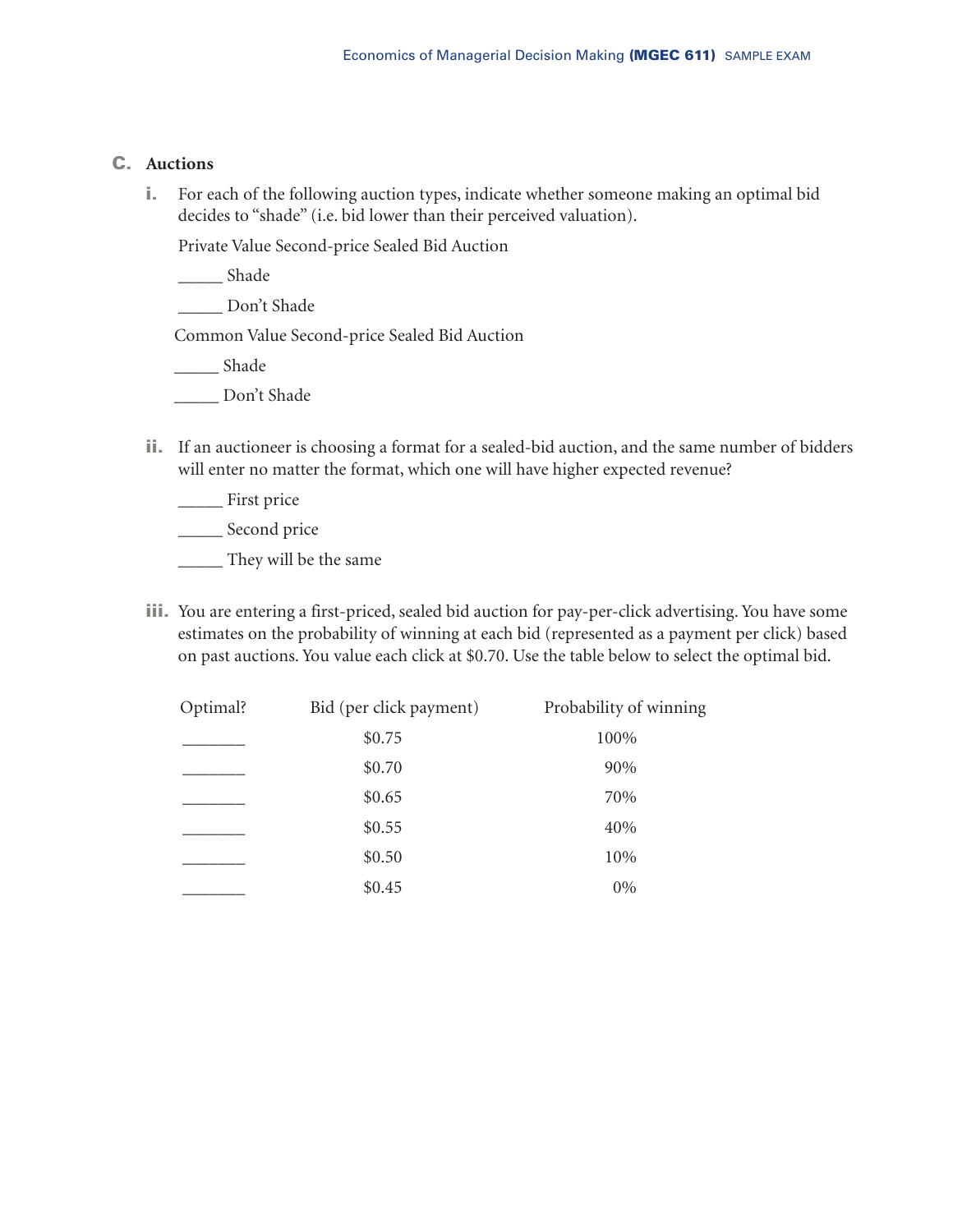**Apple watch.** Apple has recently introduced a new marquee product, the Apple Watch. Before they launched, they used focus groups with beta testers to estimate a demand curve, in order to decide on pricing. They estimated daily market demand for the Apple watch as:

$$
P=900-\frac{1}{2}q
$$

Apple's total cost to produce q units of Apple watch is:

*TC (q)*=108*q*+0.1*q*<sup>2</sup>

**A.** What price should Apple set to maximize profits?

 $Price: P =$ 

- **B.** What is the profit that Apple will earn at this price? *Profit:*\_\_\_\_\_\_\_\_\_\_\_\_\_\_\_\_\_\_\_\_\_\_\_\_\_\_\_\_\_\_\_\_\_\_\_\_\_\_\_\_\_\_\_
- **C.** What is the consumer surplus created at this price?

*Consumer Surplus:* \_\_\_\_\_\_\_\_\_\_\_\_\_\_\_\_\_\_\_\_\_\_\_\_\_\_\_\_\_\_\_\_

Remember that Apple had estimated its demand curve from beta tester reports. Now, it wants to do a potentially more accurate job using real data. So, Apple sends 5% off coupons to a randomly selected group of potential customers and finds that it sells 15% more units of Apple watch to customers who get the discount.

- **D.** Using this experiment, what is the own-price elasticity of demand for the Apple Watch? *Elasticity of Demand:* \_\_\_\_\_\_\_\_\_\_\_\_\_\_\_\_\_\_\_\_\_\_\_\_\_\_\_\_\_\_
- **E.** Assume that the coupon experiment represents a more accurate picture of demand than the beta tester reports. What should Apple do with the price charged in Part A?

LOO NOT CHANGE

\_\_\_\_\_ RAISE

\_\_\_\_\_ LOWER

Why?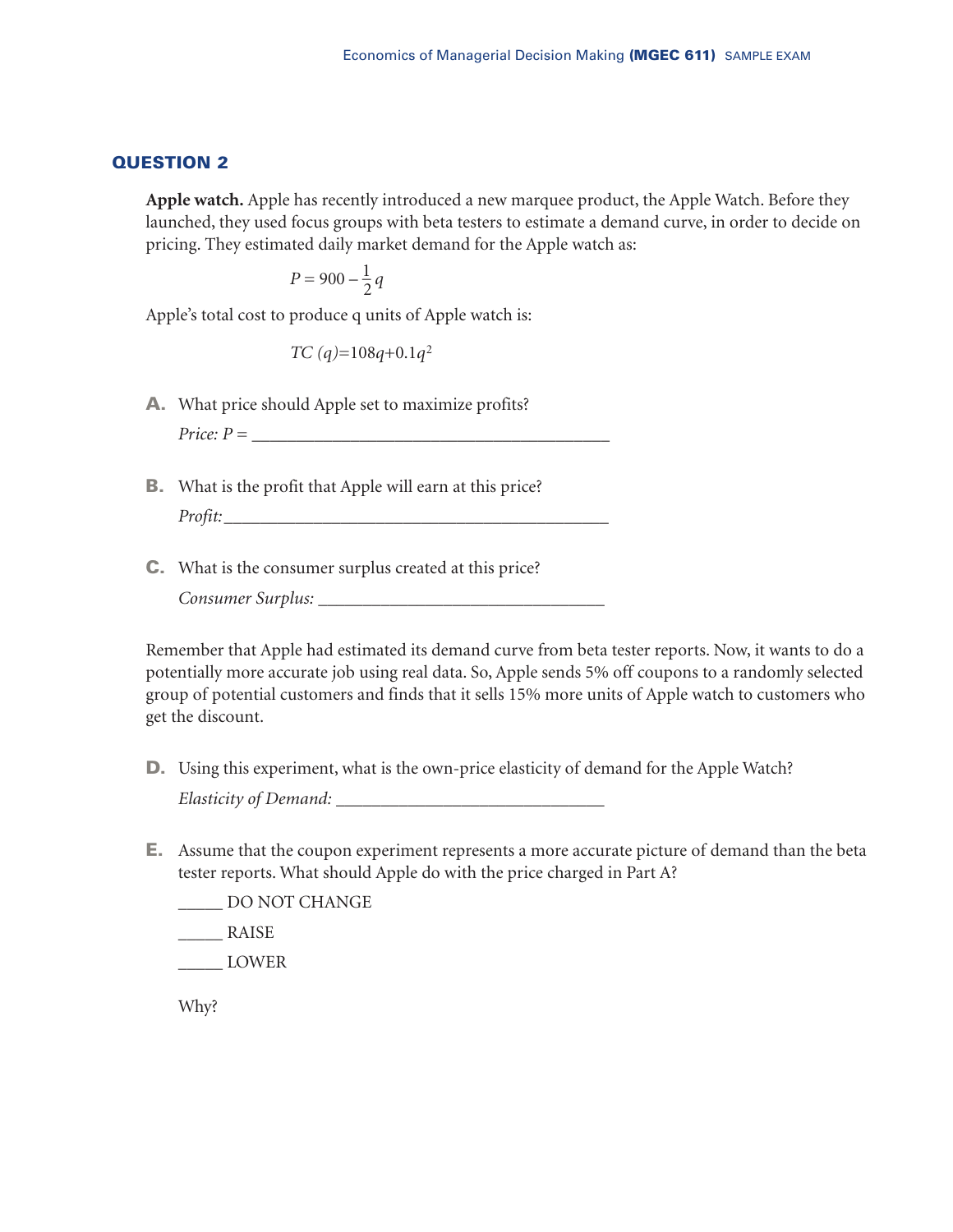**New Release.** Paramount Studios has struck a deal with Netflix to allow the streaming service to show its new movie line-up through a "New Release" channel. "New Release" would be available as a premium subscription service, where Paramount would license the content to Netflix, and Netflix would resell it to customers at a price of p dollars per subscriber per month. Beyond payment to Paramount for the content, Netflix does not incur any additional distribution costs. Additionally, Paramount's marginal cost for providing the movies to Netflix is zero, as in this case the movies are already made and streaming-ready.

The companies agree that the monthly market demand for the "New Release" channel is:

$$
q^{D}\left( p\right) =15-\frac{1}{3}p
$$

where *q* is in millions of subscribers.

Under one possible payment structure, Paramount would license its content to Netflix for a monthly charge, called a "carriage charge," of *c* dollars per subscriber per month.

**A.** In terms of the carriage charge *c*, what is Netflix's profit maximizing number of subscribers and price for "New Release"?

| $\cdot$ $\cdot$<br>Subscribers: |  |  |
|---------------------------------|--|--|
| Price:                          |  |  |

**B.** What is Paramount's optimal per-subscriber carriage charge? How much profit will Paramount make from "New Release" per month?

| Carriage Charge: |  |
|------------------|--|
| Profit:          |  |

**C.** Given the carriage charge set by Paramount in B., what price will Netflix charge customers for "New Release"? How much profit does Netflix earn per month?

| Price:  |  |  |
|---------|--|--|
| Profit: |  |  |

Instead, Paramount decides that it would only be willing to sell content to "New Release" if Netflix pays a flat monthly fee, *F* (independent of the number of subscribers) and a per-subscriber carriage charge, *c*.

**D.** How should Paramount set *c* to maximize joint profit, and what will be the total profit between both companies?

*Optimal carriage charge c*: \_\_\_\_\_\_\_\_\_\_\_\_\_\_\_\_\_\_\_\_\_\_\_\_\_\_\_ *Profit:*  $\frac{1}{2}$  *Profit:*  $\frac{1}{2}$  *Profit:*  $\frac{1}{2}$  *Profit:*  $\frac{1}{2}$  *Profit:*  $\frac{1}{2}$  *Profit:*  $\frac{1}{2}$  *Profit:* $\frac{1}{2}$ *Profit:* $\frac{1}{2}$ *Profit:* $\frac{1}{2}$ *Profit:* $\frac{1}{2}$ *Profit:*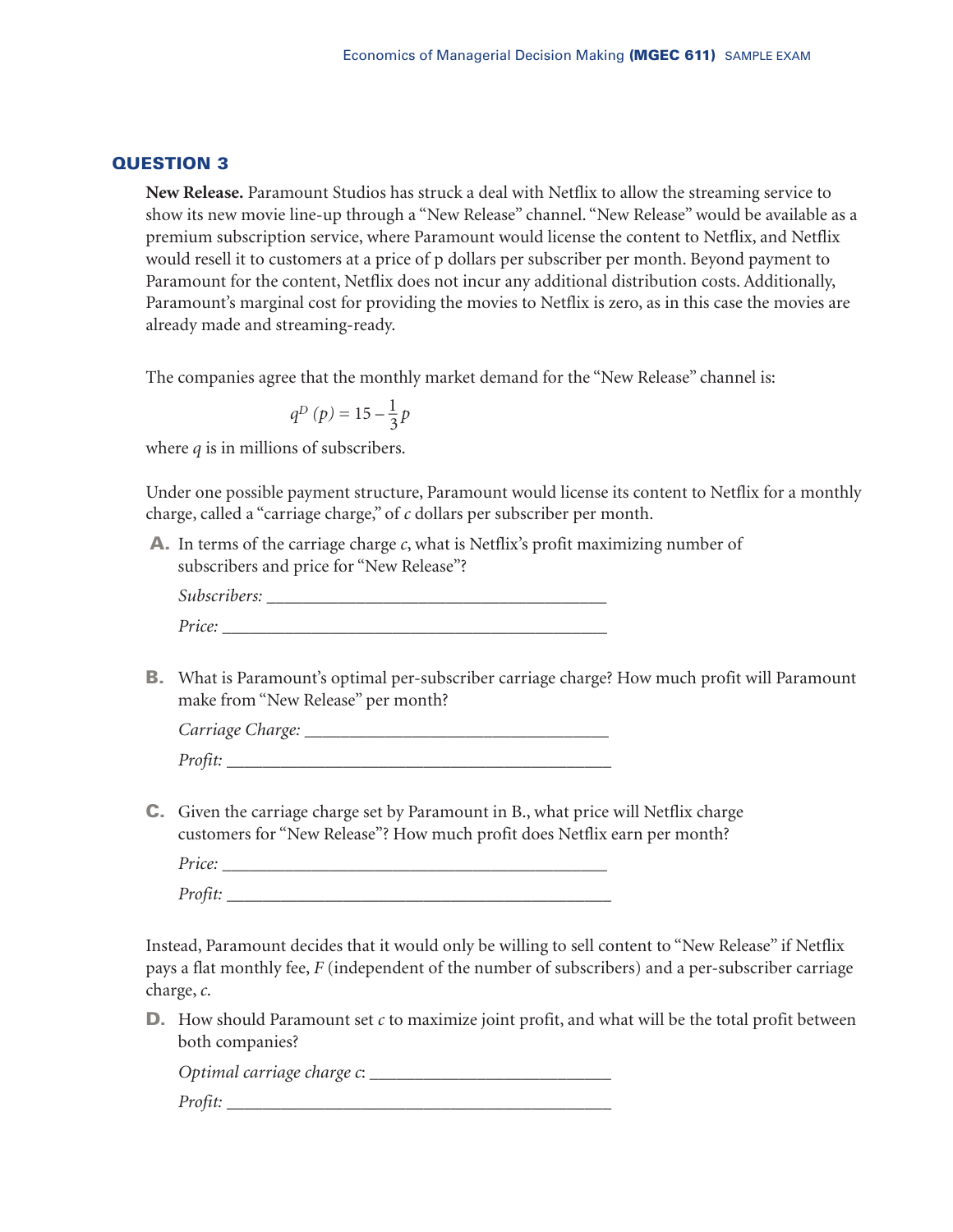**E.** What is the range of possible values of *F*, the fee paid by Netflix to Paramount, where both Netflix and Paramount would be willing to sign on to this new pricing scheme, and launch "New Release"?

\_\_\_\_\_\_\_\_\_\_\_\_\_\_ > *F* > \_\_\_\_\_\_\_\_\_\_\_\_\_\_\_\_

### **QUESTION 4**

**T-shirts.** Everlane has cut through the middleman by taking t-shirts direct from factories to consumers. These t-shirt factories produce t-shirts using labor (*L*) and fabric (*F*). At a particular factory, a new technique of cutting fabric allows for less fabric waste if more labor is put in. Combining *L* units of labor and *F* units of fabric produces t-shirts according to the following production function.

$$
q = f(L, F) = 4 * L^{0.5} F^{0.5}
$$

*L* costs \$80/unit while *F* costs \$20/unit.

**A.** Compute the marginal productivity of labor and fabric.

| $MPr =$<br>┻ |  |  |  |
|--------------|--|--|--|
| $MP_F =$     |  |  |  |

- **B.** If this factory produces optimally, how many units of *F* should be used for every unit of *L*?
- **C.** Suppose the manager of this factory wants to product *q* t-shirts. How many units of *L* and *F* should be used?

(Note that both of these answers should be in terms of *q*)

 $L =$  $F =$ 

In general, the market for t-shirts is perfectly competitive with a large number of small factories each operating with a variable cost of

*VC(q)* =  $0.25 * q^2$ 

for producing *q* t-shirts. Throughout, let *p* denote the price per t-shirt.

**D.** In this perfectly competitive environment, at a given price  $p$ , how many t-shirts would a factory optimally choose to produce?

$$
q^* = \underbrace{\qquad \qquad }
$$

This is the factory's supply curve,  $q^S(p)$ .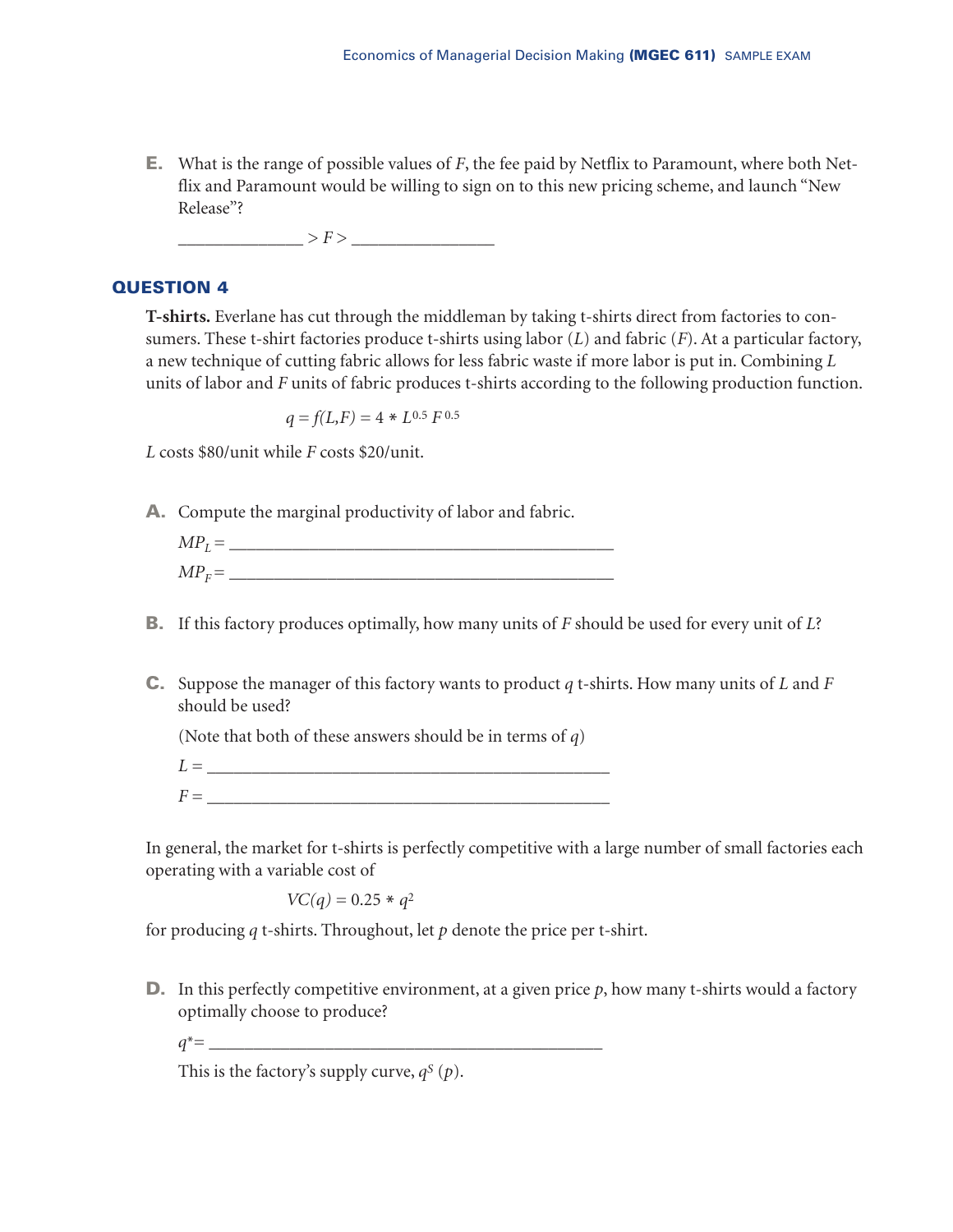Assuming that there are 100 such factories (all with identical cost structures) in the market, what is the market supply of t-shirts,  $Q^s(p)$ ?

*Market supply curve: Q =* 

Daily demand for t-shirts in the market is given by:

 $Q^D(p) = 12,000 - 2,200p$ 

**E.** What is the equilibrium price and daily quantity of t-shirts sold?

*Equilibrium price:* \_\_\_\_\_\_\_\_\_\_\_\_\_\_\_\_\_\_\_\_\_\_\_\_\_\_\_\_\_\_\_\_\_ *Quantity:* \_\_\_\_\_\_\_\_\_\_\_\_\_\_\_\_\_\_\_\_\_\_\_\_\_\_\_\_\_\_\_\_\_\_\_\_\_\_\_\_

Let's say all t-shirts are currently produced in China, but many manufacturers are considering leaving for Vietnam, due to cheaper labor costs. As a result, the Chinese government offers a subsidy *(a negative tax)* of \$ 0.60 per t-shirt produced domestically.

**F.** Find an individual factory's supply curve once the subsidy takes effect. Then find the total market supply curve under the subsidy program.

| Firm supply curve: $q =$   |  |
|----------------------------|--|
| Market supply curve: $Q =$ |  |

What would the equilibrium price and daily quantity of t-shirts sold be now?

*Equilibrium price:* \_\_\_\_\_\_\_\_\_\_\_\_\_\_\_\_\_\_\_\_\_\_\_\_\_\_\_\_\_\_\_\_\_

*Quantity:* \_\_\_\_\_\_\_\_\_\_\_\_\_\_\_\_\_\_\_\_\_\_\_\_\_\_\_\_\_\_\_\_\_\_\_\_\_\_\_\_

### **QUESTION 5**

**Rock Band.** A famous rock band is getting back together for a one-night-only event. They are allowing two local theaters, Roxy Theater and Rave Cinemas, to simulcast the performance.

The owners of both theaters estimate the market for simulcast concert tickets is a total of 1,000 people in the town. Each theater can seat at most 800 people and wants to maximize revenue (they've each already paid to simulcast the performance and have zero marginal costs, so maximizing revenue is maximizing profit).

The two theaters both have to announce their prices simultaneously on Ticketmaster on the same day. The pricing structure of both theaters only allows them to charge either \$18, the regular ticket price, or \$20, the special event price.

If they charge the same price, 500 people will see the performance at each theater. If they charge different prices, 800 will go to the cheaper theater, and the remaining 200 will go to the more expensive one.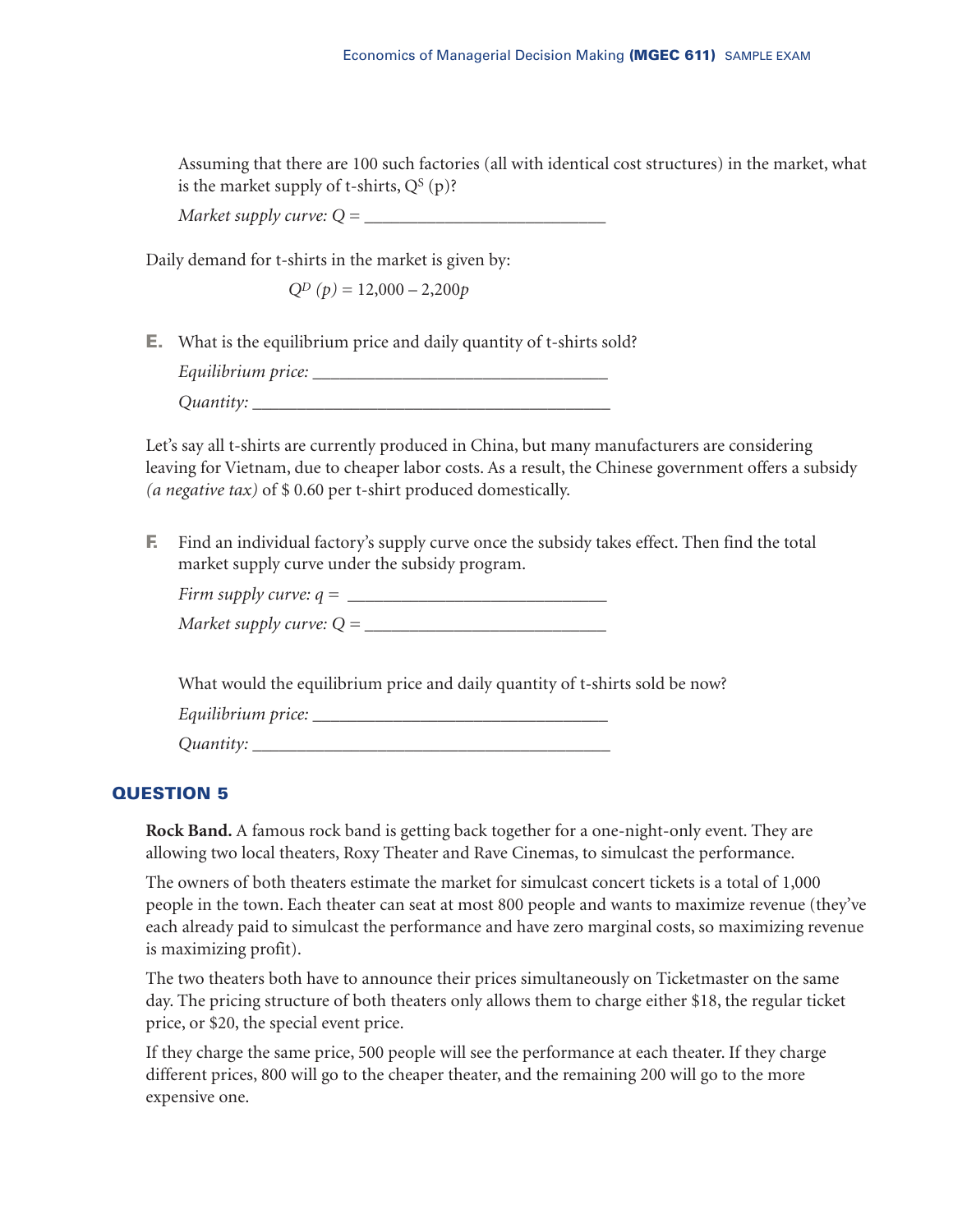**A.** Draw a game board for the two theaters (Roxy and Rave).

**B.** Do theaters have dominant strategies?

- $\_\_$  No
- \_\_\_\_\_ Yes

If yes, the dominant strategies are:

Find all the Nash Equilibria of the game.

*Nash Equilibria:* \_\_\_\_\_\_\_\_\_\_\_\_\_\_\_\_\_\_\_\_\_\_\_\_\_\_\_\_\_\_\_\_\_\_\_

In a surprise announcement, the band announces they will simulcast four more concerts over the next four months, and then they will definitely retire the simulcast program. Again, both theaters expect 1,000 fans each month.

**C.** What price per ticket do the theaters charge for the performance in each month if they play the Nash Equilibrium strategy suggested by game theory?

Month 1: \_\_\_\_\_\_\_\_\_\_\_\_\_\_\_\_\_\_\_\_\_\_\_\_\_\_\_\_\_\_\_\_\_\_\_\_\_\_\_\_  $\mathbf{Month}$  2:  $\mathbf{Month}$  3:  $\mathbf{Month} \, 4$ :

Now, in an even bigger surprise announcement, the artists announce that they plan to simulcast one new special performance each month from now on (i.e. indefinitely), starting today. As before, if the theaters charge the same price, 500 people will see the performance at each theater; if they charge different prices, 800 will go to the cheaper theater and the remaining 200 will go to the more expensive one. Both theaters discount future revenue at a monthly rate equal to  $\delta$  (Meaning, \$1 received one month from now is worth  $\frac{s_1}{(1+\delta)}$  today. Assume that revenue from ticket sales is received at the beginning of each month.)

- **D.** What is each theater's present value from always choosing the special event price (i.e. \$20) forever?
- **E.** What is the largest value of the discount rate δ such that "grim" trigger strategies can be used to sustain a Nash Equilibrium in which the theaters charge the larger price \$20 rather than the lower price of \$18?
	- $\delta =$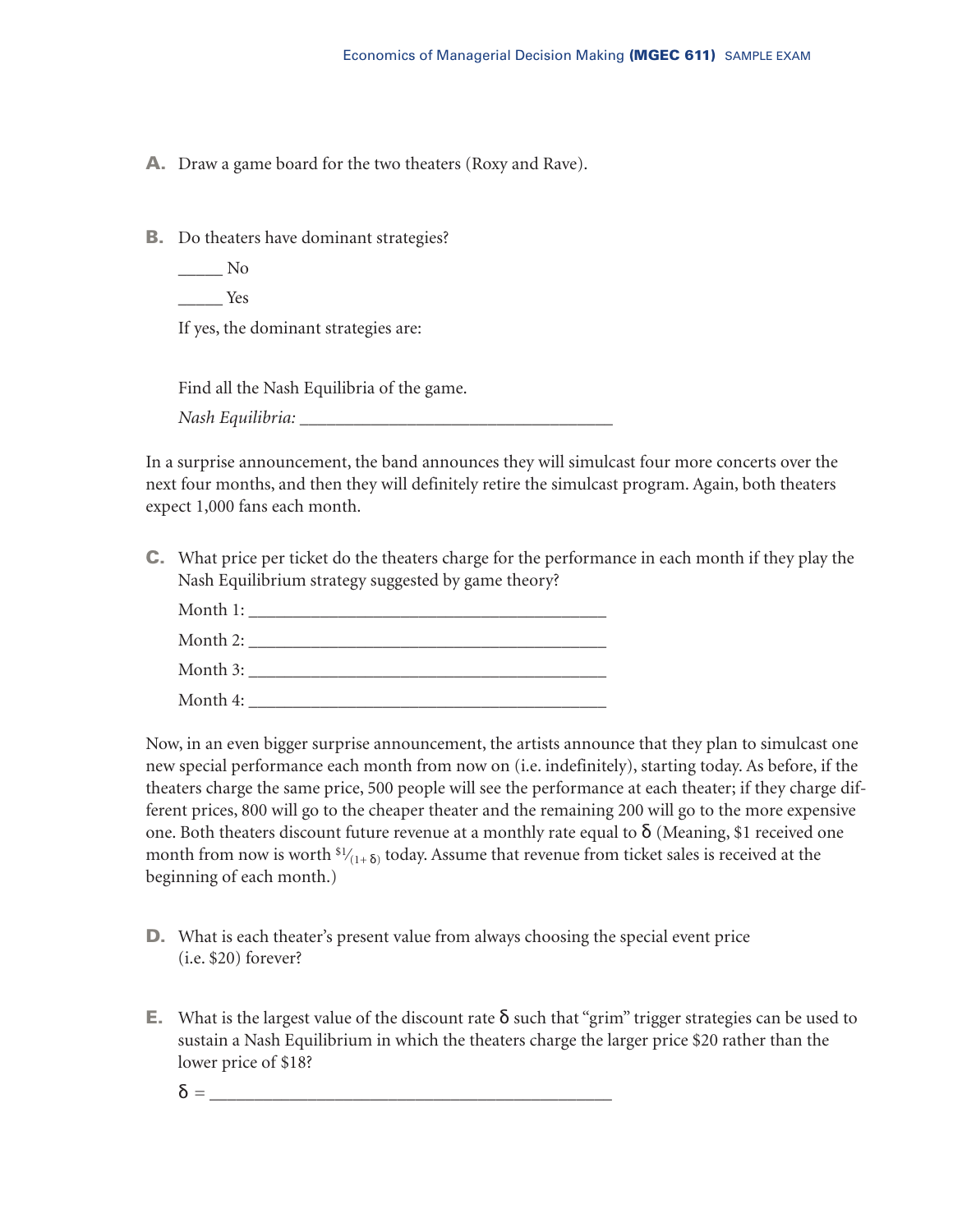**British Broadcasting.** In 1988, British Satellite Broadcasting (BSB) saw untapped potential in the UK TV market and entered with a strategy that centered on a high-tech infrastructure. Unfortunately for BSB, Rupert Murdoch's media company, Sky Television, surprised BSB by considering its own entry with a less known, lower cost and lower quality satellite technology. We can model this with a sequential game in which Sky chooses to enter in 1989, BSB decides whether to exit in 1990, and then Sky decides whether to stay and fight if BSB does not exit. Payoffs are shown in the game tree below:



- **A.** What are the equilibrium decisions of this game? Sky: \_\_\_\_\_ STAY in '89, STAY in '90 \_\_\_\_\_STAY in '89, EXIT in '90 \_\_\_\_\_EXIT in '89 BSB: STAY in '90 EXIT in '90
- **B.** As a game-changing move, Sky is considering paying BSB to choose "exit". How much would Sky have to pay to BSB for them to be willing to choose "exit" in 1990?

Sky would have to pay:

70M makes them exactly indifferent, so depending on what students assume (implicitly) the correct answer can range from 70M to 71M since any value in between will break the indifference.

**C.** By how much would Sky's profit change from original outcome if it chose to pursue the buyout strategy from the previous part? Sky's profit changes by:  $\_\_$ 

EPILOGUE: Sky bought BSB in 1990 and sold it for scrap, but called the arrangement a "merger". This is the origin of the current British television operator BSkyB.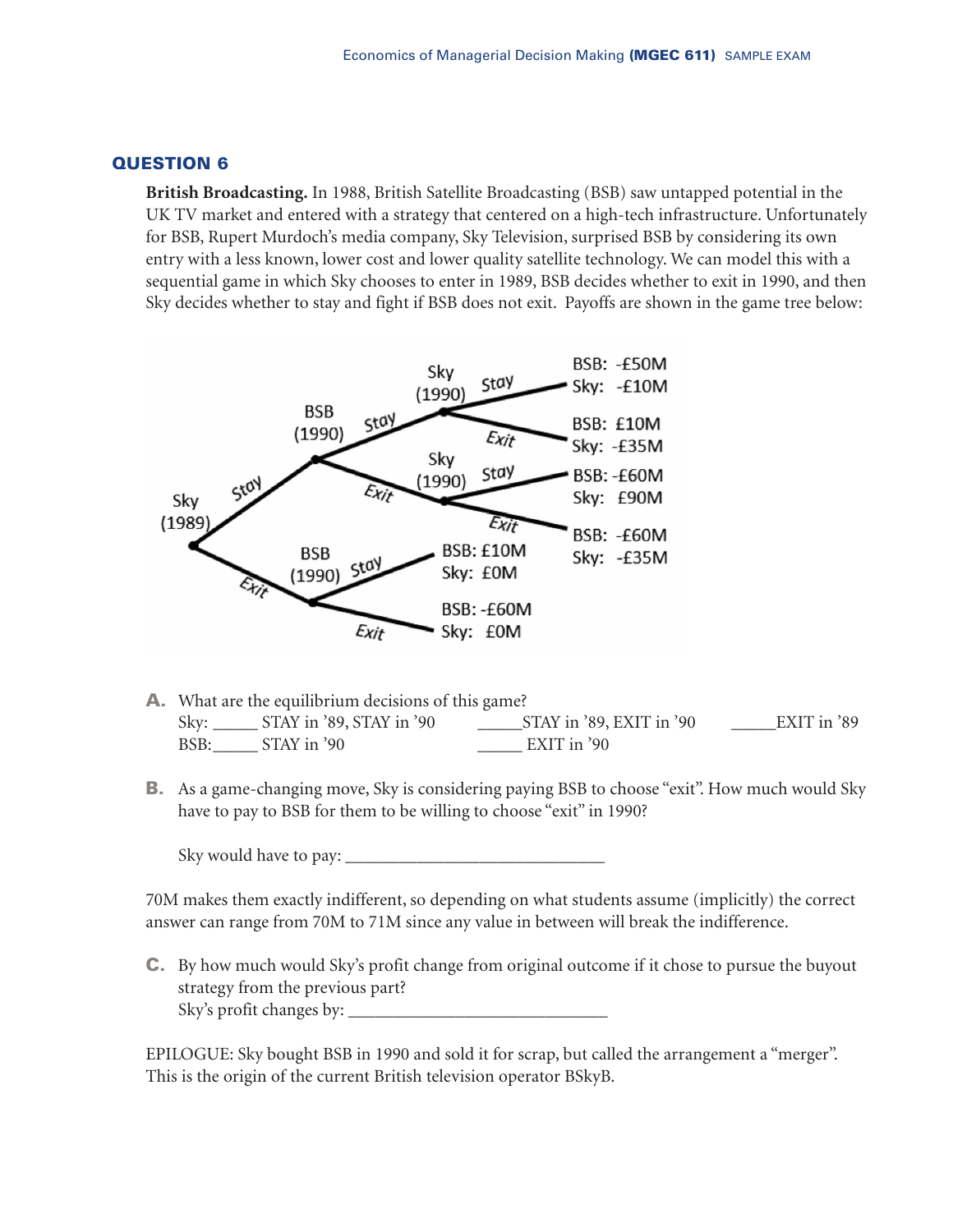# **Sample Exam Answers MGEC 611**

## **QUESTION 1**

- **A. i.** 20
	- **ii.** 10 and 20
	- **iii.** 10
- **B. i.** Too much; too little
	- **ii.** A-D
	- **iii.** \$0.10
	- **iv.** A
- **C. i.** Private Value Second-price Sealed Bid Auction: Don't Shade Common Value Second-price Sealed Bid Auction: Shade
	- **ii.** They will be the same
	- **iii.** \$0.55 40%

### **QUESTION 2**

**A.** 570

The revenue function is

 $R(q) = p(q) * q = (900 - 0.5q)q$ 

Take derivative w.r.t. q and MR is:

$$
MR(q) = 900 - q
$$

Take derivative of TC w.r.t. q and MC is:

 $MC(q) = 108 + 0.2q$ 

At optimal q<sup>∗</sup>, MR(q<sup>∗</sup>) = MC(q<sup>∗</sup>), so we get

The equilibrium price is

 $900 - q^* = 108 + 0.2q^*$ 

 $q* = 660$  $p* = 900 - 0.5 * 660 = 570$ 

**B.** 261,360

 $\Pi^* = R(q^*) - TC(q^*) = 570 * 660 - (108 * 660 + 0.1 * 660^2) = 261,360$ 

**C.** 108,900

 $CS = 0.5 * q^* * (demand's price intercept - p^*)$  $= 0.5 * 660 * (900 - 570) = 108,900$ 

**D.** -3  $\mathbf{\epsilon}_{d} = 4\% \gamma_{p\%} = -15\% = -3$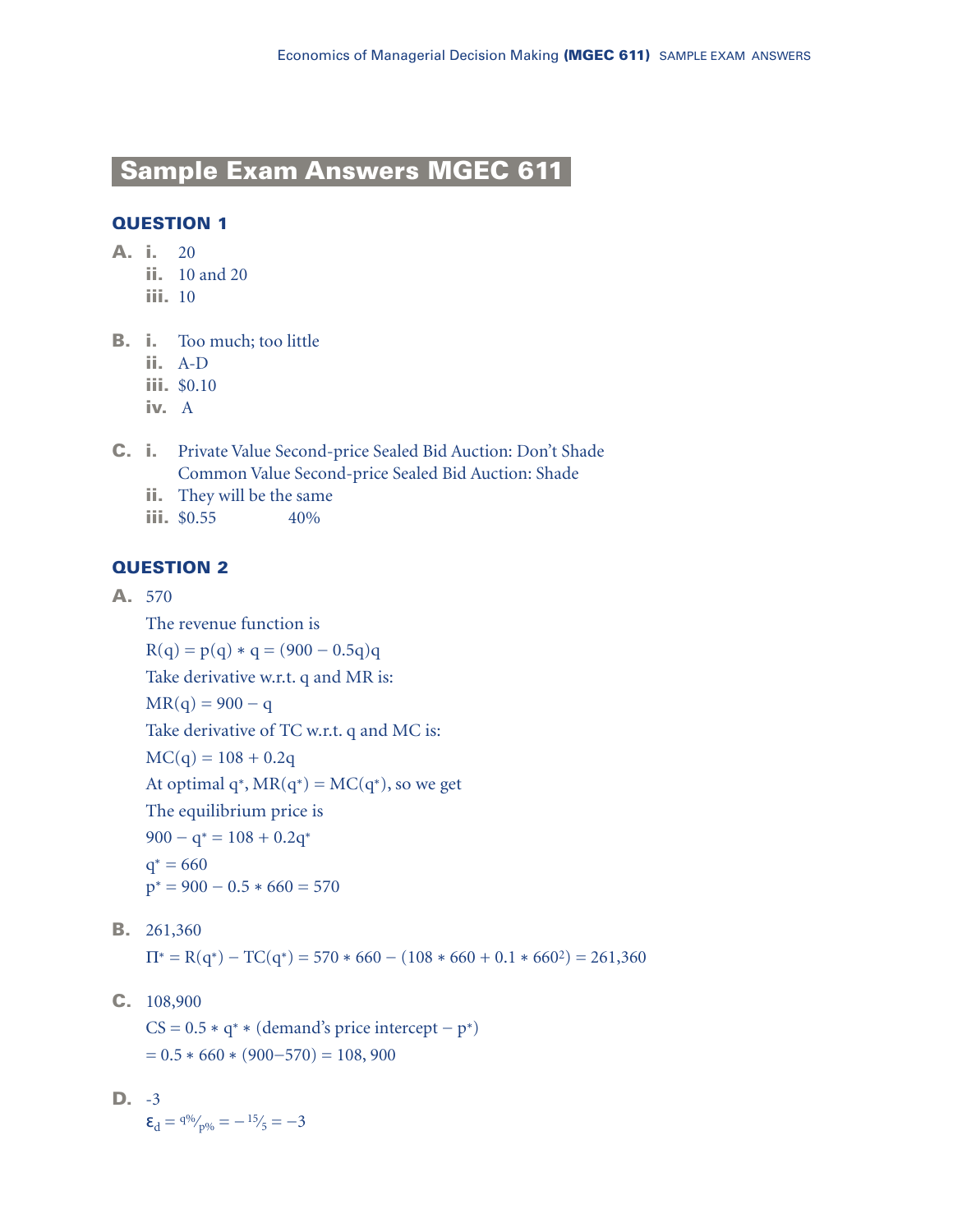**E.** LOWER

To make the inverse elasticity pricing rule hold—right now markup is higher than the inverse elasticity, so markup should be lowered by lowering price

## **QUESTION 3**

**A.** *Subscribers: (45-c)⁄6 Price:* (45+c)⁄ 6

Netflix profit function

 $\Pi_{\rm N} = (p - c)q(p) = (p - c)(15 - \frac{1}{2p})$  Take derivative w.r.t. p and set to 0: The demand is:  $p^*(c) = \frac{(45-c)}{2}$ 

 $q^*(c) = 15 - \frac{1}{3p^*(c)} = \frac{(45-c)}{6}$ 

Plug p<sup>∗</sup>(c) and q<sup>∗</sup>(c) back into the profit function:  $\Pi_N(c) = \frac{(45-c)^2}{12}$ ⁄

**B.** *Carriage Charge:* 22.5 *Profit:* 84.375

> Paramount profit function:  $\Pi_{\rm p} = c q$  (c) = <sup>c(45-c)</sup>/<sub>6</sub> Use the FOC:  $c^* = 22.5$ Then,  $q^* = q^*(c = 22.5) = 3.75$ The profit is:  $\Pi_{p}^* = 22.5 * 3.75 = 84.375$

**C.** Price: 33.75 Profit: 42.1875

> $p^* = p^*(c = 22.5) = \frac{(45 + 22.5)}{2} = 33.75$  $\Pi_{\text{N}}^* = \Pi_{\text{N}}(c = 22.5) = \frac{(45 - 22.5)^2}{12} = 42.1875$ ⁄

**D.** *Optimal carriage charge c*: 0 *Profit:* 168.75

> The joint profit is maximized by setting the carriage charge to Paramount's MC which is 0. Plug  $c = 0$  into Netflix profit function:

 $\Pi_{\text{N}}(c=0) = \frac{452}{12} = 168.75$ ⁄

So Netflix earns 168.75 − F, and Paramount earns F. The total profit is 168.75.

#### **E.**  $126.5625 > F > 84.375$

Netflix agrees if 168.75 – F ≥ 42.1875, so F ≤ 126.5625. Paramount agrees if F ≥ 84.375.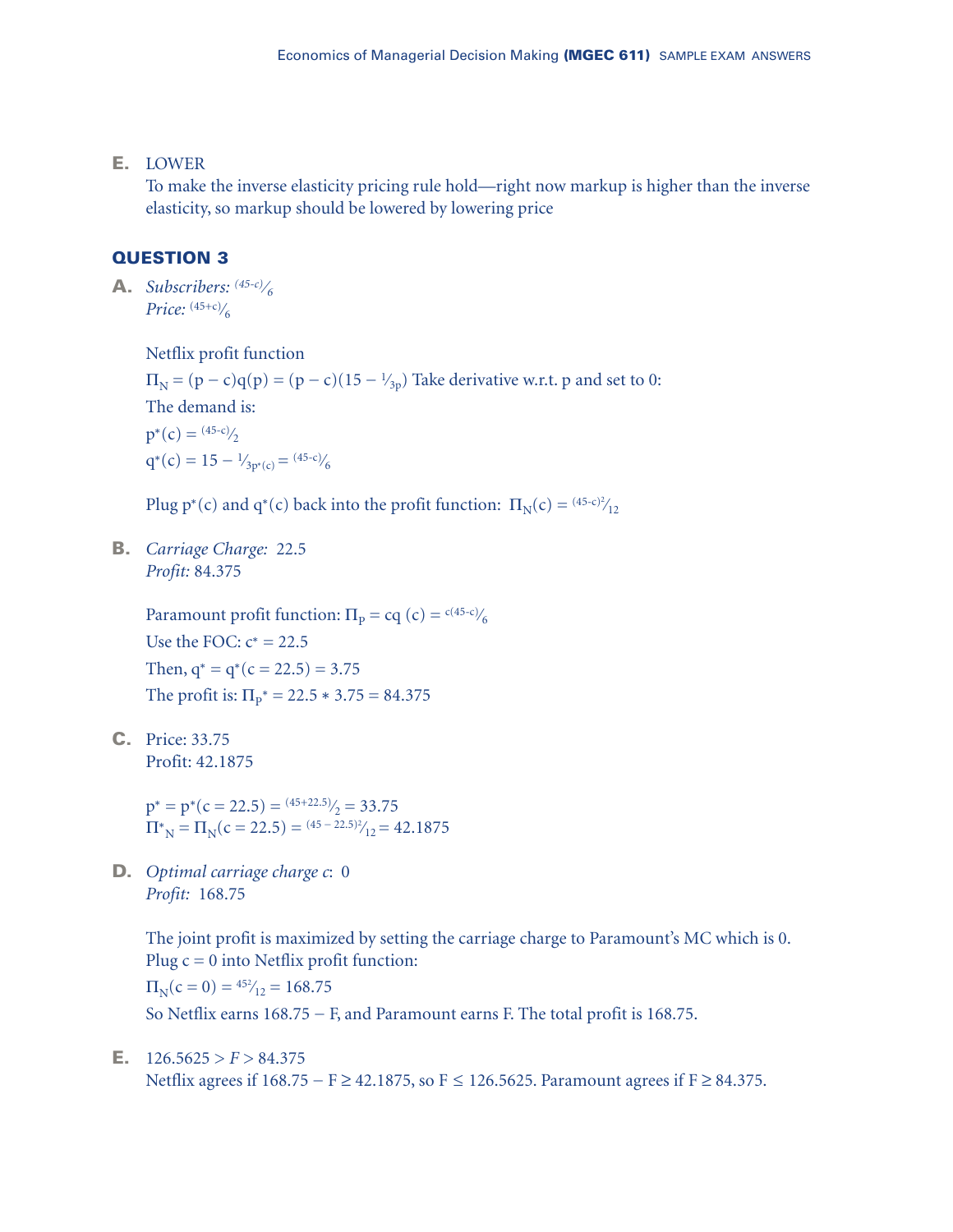**A.**  $MP_L = 2L^{-0.5}F^{0.5}$  $MP_F = 2L^{0.5}F^{-0.5}$ 

- **B.** 4  $2L^{-0.5}F^{0.5}/80 = 2L^{0.5}F^{-0.5}/20$  $F = 4L$
- **C.**  $L = \frac{4}{8}$  $F = \frac{9}{2}$

$$
q = 4L^{0.5} (4L)^{0.5} = 8L
$$
  
L =  $\frac{q}{8}$   
F = 4L =  $\frac{q}{2}$ 

**D.**  $q^* = 2p$ 

 $MC(q) = \frac{d}{dq} (VC) = 0.5q$ A competitive firm chooses quantity such that  $p = MC(q)$ :  $p = 0.5q$  $q^{S}(p) = 2p$ 

**E.** *Equilibrium price:* 5 *Quantity:* 1,000

> $Q^{S}(p) = Q^{D}(p)$  $200p = 12,000 - 2,200p$  $p^* = 5$ So the equilibrium quantity is :  $Q^* = 200 * 5 = 1,000$

**F.** *Firm supply curve:*  $q = 2p + 1.2$ *Market supply curve: Q =* 200p + 120

> Each firm's marginal cost is reduced by the subsidy amount:  $MC(q) = 0.5q - 0.6$ Again, using  $p = MC(q)$ ,  $p = 0.5q - 0.6$  $q^{S}(p) = 2p + 1.2$ The market supply is:  $Q^{S}(p) = 100q^{S}(p) = 200p + 120$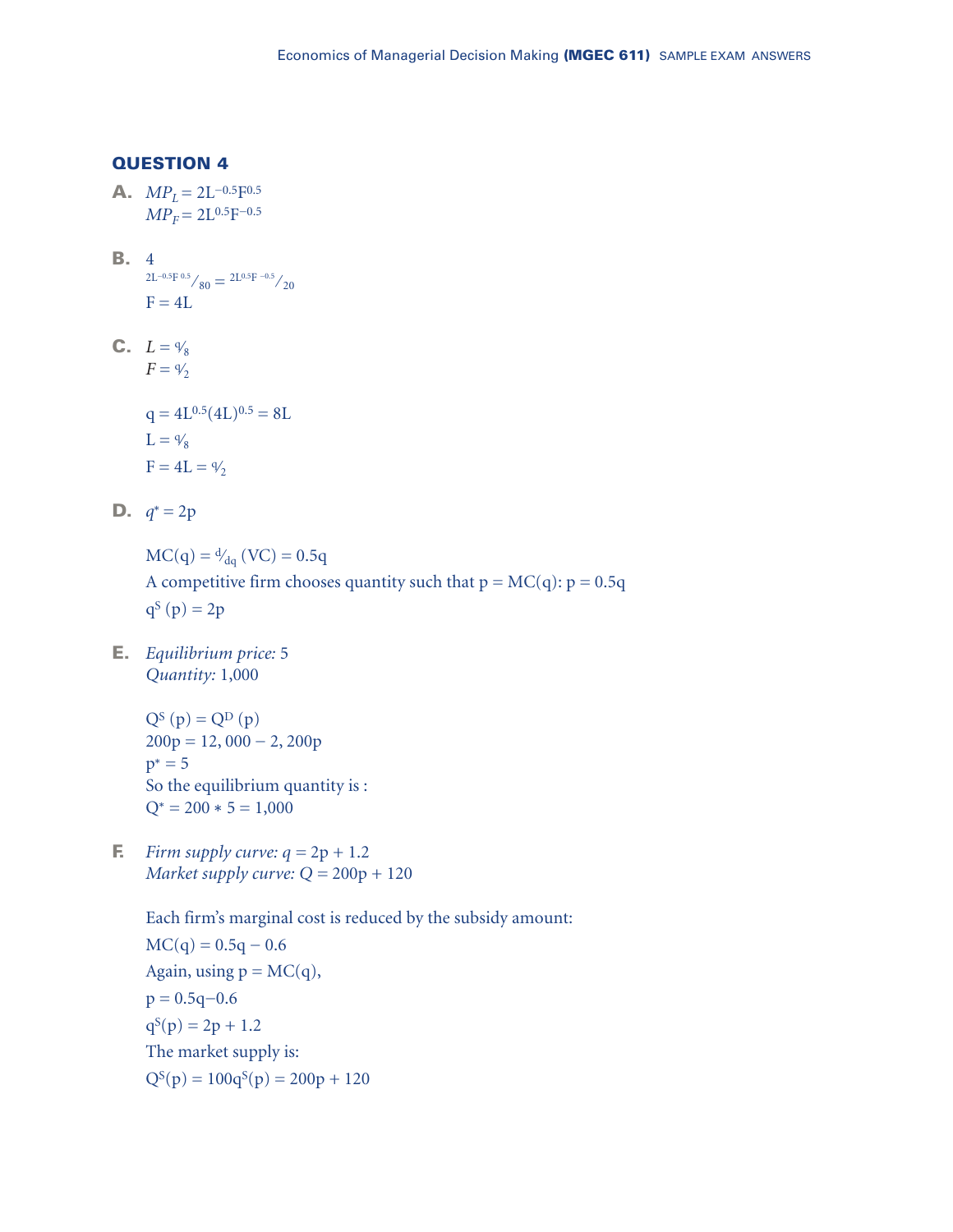*Equilibrium price:* 4.95 *Quantity:* 1,110

The equilibrium price is:  $Q^{S}(p) = Q^{D}(p)$  $200p + 120 = 12{,}000 - 2{,}200p$  $p^* = 4.95$ The equilibrium quantity is:  $Q^* = 200 * 4.95 + 120 = 1,110$ 

### **QUESTION 5**

|  |             |    | <b>Roxy</b>    |                |  |
|--|-------------|----|----------------|----------------|--|
|  |             |    | 18             | 20             |  |
|  | <b>Rave</b> | 18 | 9,000; 9,000   | 14,000 ; 4,000 |  |
|  |             | 20 | 4,000 ; 14,400 | 10,000;10,000  |  |

If both price at 18, then each earns 18 ∗ 500 = 9000. If posted prices differ, the one with 18 earns 18 ∗ 800 = 14400, and the one with 20 earns 20 ∗ 200 = 4000. If both price at 20, then each earns  $20 * 500 = 10000.$ 

**B.** Yes

If yes, the dominant strategies are: (18,18) *Nash Equilibria:* 18,18

- **C.** Month 1: 18,18 Month 2: 18,18 Month 3: 18,18 Month 4: 18,18
- **D.**  $10,000 * (1+δ)/δ$
- **E.**  $\delta = \frac{5}{22} = 0.2273$

10,000 \* <sup>(1+δ)</sup>/<sub>δ</sub> ≥ 14,400 + 9,000 \* <sup>1</sup>/<sub>δ</sub>  $\boldsymbol{\delta} \leq {}^{10,000}\!/_{\!4,400} = {}^{5}\!/_{22}$